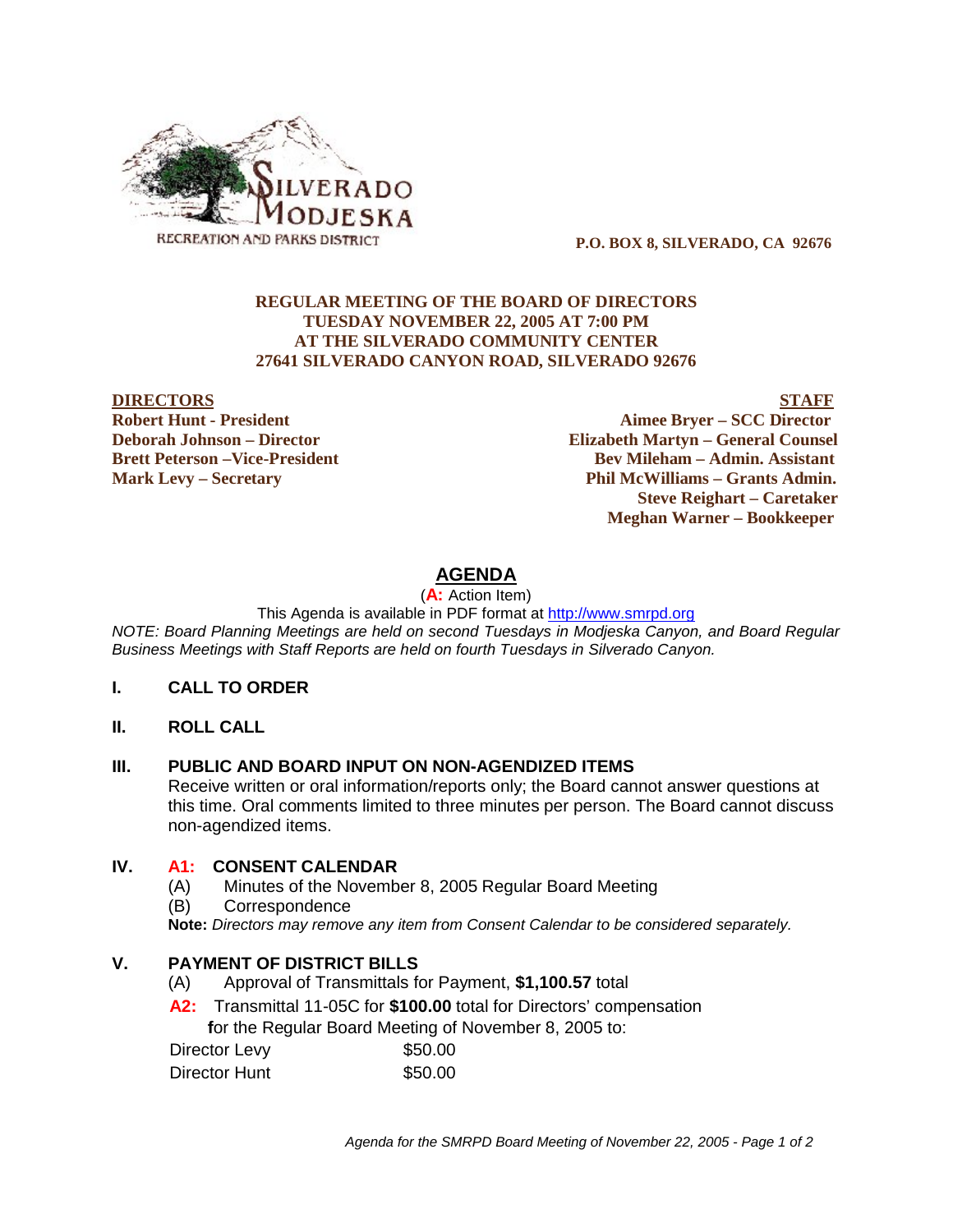**A3:** Transmittal 11-05D for **\$1,001.57** total payable to:

| <b>SCE</b>             | \$441.67 Invoice dated 11/10/05               |
|------------------------|-----------------------------------------------|
| SBC.                   | \$40.90 714-649-2850 and 2428                 |
| <b>Phil McWilliams</b> | \$519.00 Inv. Dated 10/2005 and Reimbursement |
|                        | for booklets (GRANTS ADMINISTRATOR)           |

## **VI. SILVERADO CHILDREN'S CENTER DIRECTOR'S REPORT**

#### **VII. PUBLIC HEARING**

Secretary announces that this is the time and place of the Public Hearing to receive comments and testimony from the public regarding:

## A. **PROPOSED BUDGET FOR FISCAL YEAR 2005-2006**

Notice of Public Hearing was published in The Orange County Register on October 29-30, 2005, and Proof of Publication is on file at the District Office (Silverado Community Center, 27641 Silverado Canyon Road, Silverado, 92676). A copy of the Proposed Budget was made available for Public inspection at the Silverado Library.

**A4: RESOLUTION #112205-1 APPROVING AND ADOPTING FY 2005-2006 BUDGET – Discussion by Directors and Staff; Receive Public Input; Motion to Adopt and Roll Call Vote.**

## **VIII. CARETAKER'S REPORT**

## **IX. GRANTS ADMINISTRATOR'S REPORT**

- (A) Report on Grants status.
- (B) Discussion of Oak Woodlands grants.

## **X. OTHER DISTRICT BUSINESS**

- (A) **A5: RESOLUTION #112205-2 to approve Aimee Bryer as the Director of the Silverado Children's Center. Roll Call Vote**
- (B) **A6: RESOLUTION #112205-3 to approve revised Employee Handbook for the Silverado Children's Center. Roll Call Vote**
- (C) Discuss expansion and renovation of Modjeska Park in light of the fact that the Modjeska Community Center cannot be included in the ongoing Prop. 40 Renovation Project.

## **XI. COMMITTEES**

*NOTE: There will be no discussion of Committee issues unless specifically agendized here, or added to the Agenda by majority vote of the Board in Section III of this Agenda to address issues that require immediate attention for reasons to be explained in the motion to add. This Committee listing shall not be used as a mechanism to discuss nonagendized topics.*

## **STANDING COMMITTEES:**

- (A) RECREATION (Levy, Peterson)
- (B) FINANCE (Hunt, Johnson)
- (C) PERSONNEL (Hunt, Johnson)